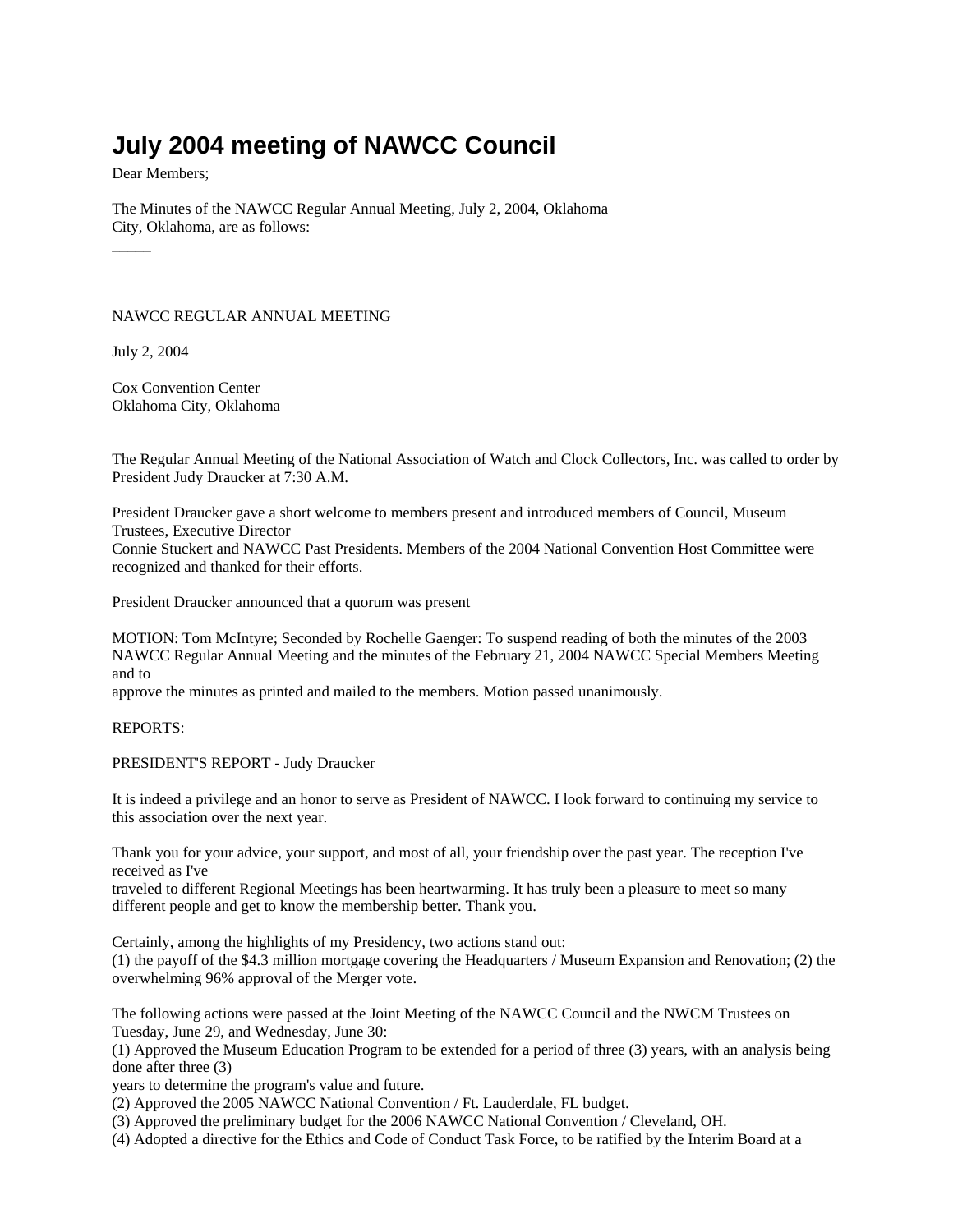subsequent meeting.

(5) Approved the appointment of Jim Coulson, Chair, Bill Bryan and Counsel Myron Mintz to the Ethics and Code of Conduct Task Force.

(6) Approved the appointment of Bruce Gilmore for the term ending June 2005 and Steven Burgamy for the term ending June 2007 to the Nominating and Elections Committee, to be ratified by the Interim Board at a subsequent meeting.

(7) Approved an amendment to the Standing Rules to include conditions for appointment of Legal Counsel and term of Service.

(8) Approved the continuation of Trout, Ebersole & Groff, LLP as NAWCC Financial auditor for FY 2005.

(9) Approved the immediate initiation of the process to develop longer-term priorities for the ongoing success of the NAWCC, to include

the use of outside facilitators as needed.

(10) Received the report of the Executive Director with regard to management and reporting of Restricted Funds.

(11) Granted the Executive Director authority to develop comprehensive membership program options for the NAWCC, to be implemented as

appropriate on Board approval.

(12) Approved the change of the name of the Alarm Clock Chapter No. 178 to The Howard Banta Alarm Clock Chapter No. 178.

(13) Approved the chartering of a new chapter, Coulee Region Chapter.

(14) Approved the recall of Wolverine Chapter No. 152.

Some items on the original agenda were withdrawn. Other motions cannot be considered until after the Effective Date of Merger.

Perhaps the most important of these actions was the one regarding development of long-term priorities for the NAWCC. The process approved

will identify the mission, goals and objectives of the Association for the future success and ongoing longevity of the NAWCC.

We have a good Council, comprised of qualified, intelligent and dedicated individuals who have a genuine interest in making NAWCC, Inc. a better organization. They come from different backgrounds and represent many interests. They, along with me, pledge to serve as elected and appointed representatives in the best interests of the Association.

We need to make a concentrated effort in the future in the following areas: (1) membership attraction and membership retention; (2) taking

the best advantage of the volunteer corps within the Association's membership; (3) improving our successes in fundraising effort, both within the Association and from outside sources; (4) expanding our internet presence; (5) improving our communications and strengthening our relationships with chapters; (6) continuing to establish Board and committee procedures.

I accept the challenge of President with enthusiasm, with a great desire to see that our Association not only survives but also sustains itself for the future. I need your help I cannot do this alone. I urge you to volunteer on the national, regional, chapter levels, or as an individual to work together to build our organization.

## TREASURER'S REPORT - BILL CURTIN

Internally, each month we measure the degree to which operations bring in sufficient cash to pay their own expenses. By this standard, the

financial picture for NAWCC at the end of Fiscal 2004 produced a better result than had been anticipated initially, although we did run a cash operating deficit. The initial operating budget projected a cash deficit of \$152 thousand. The actual cash deficit was \$83 thousand.

Dues revealed an ongoing decline in membership, with receipts 6% below prior year. Reflecting a continuing trend, this shortfall in membership

was offset by donations. Headquarters expenses show only an inflationary increase over prior year expenses, while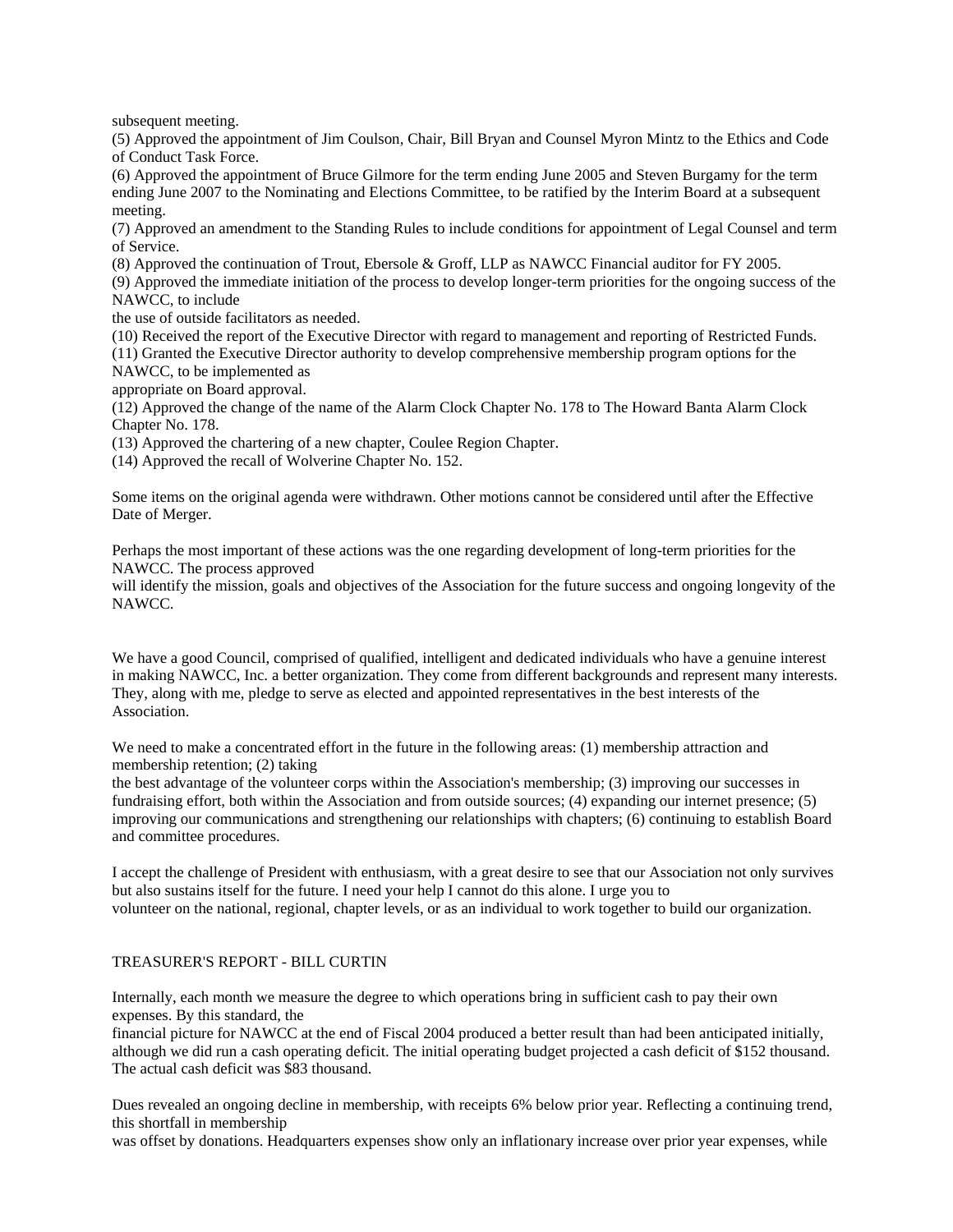being held well below budget. Museum admissions increased significantly in last 6 months of the fiscal year, but were not sufficient to overcome a weak

start early in the year. However, overall Museum results were improved as budgeted, on the strength of grants and donations plus effective expense control. A full-time educator was added last fall.

According to our audited financials developed for external reporting purposes, we ended the year with a positive net income figure of \$173

thousand. The difference from our internal figure is accounted for by other receivables (primarily the Charlotte National), pledge receivables in excess of \$75 thousand, and grant income (primarily the School DCED Grant).

Net liquidity reserves are calculated on the basis of investments, less loans, less accounts payable, plus cash and cash equivalents, minus

chapter deposits held in trust. On this basis, net liquidity reserves ended the year at \$755 thousand, a slight decrease from last year's \$773 thousand. In September 2003, the LIDA loans for construction of the new museum/headquarters building were paid off, thus strengthening our long-term financial position. The NAWCC withdrew a total of \$140

thousand from reserves, which included approximately \$40 thousand for council approved capital expenditures on the roof and HVAC systems. Our investment income has declined, reflecting market conditions.

NAWCC enters fiscal 2005 with a continuing need to stabilize member dues and to develop additional sources of operational support through earned income, grants and fundraising. However, the first two months of the fiscal year have shown a higher positive result than initial budget projections.

## EXECUTIVE DIRECTOR'S REPORT - Connie Stuckert

The fiscal year end membership was 27,502, and the net loss for the year was 1,451. While still declining, the rate of membership loss has

slowed somewhat. In the prior year (FY2003) we lost 1,644 members, and in FY2002 we lost 1,827 members. We received \$1,299,000 in membership

dues, which represents roughly 50% of our total operating income, and was \$31,000 under budget.

Our unaudited operating deficit for the year was \$83,000, versus a projected budget deficit of \$152,000, which did not materialize. After

adjustments by the auditors, the final operating deficit was \$17,183.

Numerous administrative changes were made to streamline and improve our operations, and realign the organization into a new configuration at merger. These changes included redefining some staff positions and reporting lines, standardizing the format and schedule for performance reviews, restructuring the budget into operating departments and

specific projects; standardizing methods of time reporting for payroll purposes, and implementing standardized purchase order procedures. The gift shop has also significantly upgraded and improved its procedures and performance. We have also changed banks, and changed health

insurance and liability insurance providers, all at significant savings.

This year we purchased seven new PC's, upgraded our servers to Server 2003 and workstation software to Microsoft Windows XP Pro and Office

2003, and resolved numerous technical glitches. Our packages in areas such as accounting, membership, and gift shop point of sale are incompatible and seriously deficient and will need to be replaced as soon as possible. We continue to maintain the website.

We received the following grants this year: PA Historical and Museum Commission, General Operating Support, \$22,500; Lubrizol Foundation,

\$1,500; Community Foundation of Greater Atlanta, School of Horology,\$5,000; Institute of Museum and Library Services, archival preservation of Hamilton Watch Company papers, \$4,400. The Annual Fund Drive produced \$32,804, a more than 10-fold increase over the prior year. The total amount of all donations and grants received, both restricted and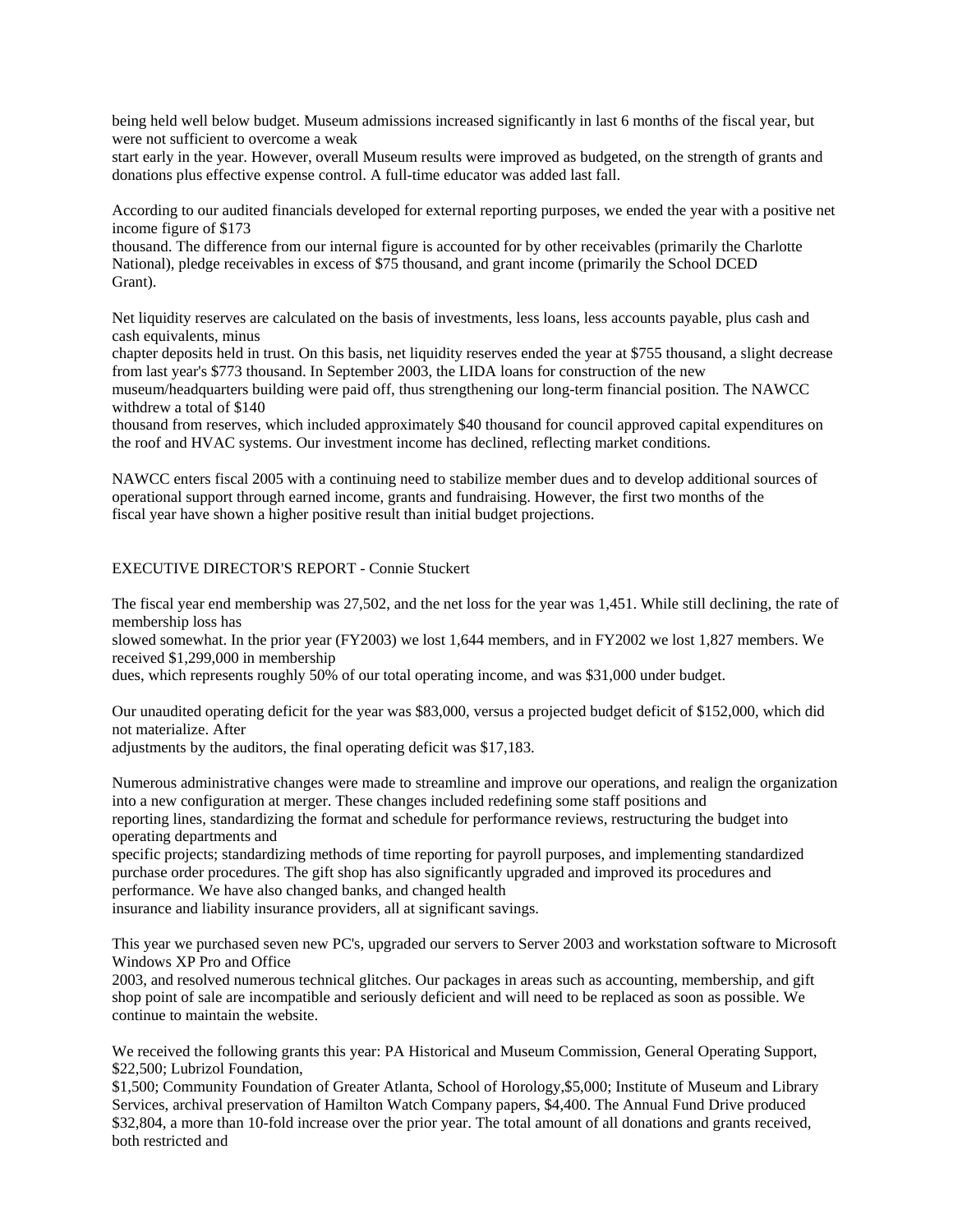unrestricted, as referenced in the audit, was \$219,926.

The Marketing Department has supported NAWCC through working more closely with chapters to help them develop local media attention for

their events and members. The Partners Program, which promotes memberships through businesses, has gained an additional 57 participants who help recruit new members. We have also been working to improve retention through educating new members regarding their benefits via electronic newsletter. Through the Marketing Department, we have also

licensed York Wall Coverings to produce wallpaper and borders based on three of the clocks in our collections. This wallpaper is beginning international distribution now, and we receive royalties on all products sold. It is also available through our Gift Shop and website.

The Editorial Department has published 6 issues of the Bulletin and MART, as well as seeing An Empire in Time: Clocks and Clockmakers of

Upstate New York through to publication. They continue to work on three more forthcoming Special Order publications. In addition, they have supported both the Marketing Department and Museum exhibits through a variety of services including proofreading and production of label text and graphics.

Special museum exhibits mounted during the year included "Home Front to Battlefield: Keeping Time in the Civil War," and "Top Shelf: Eight-Day Shelf Clock Makers of Upstate New York 1816-1842." We began the process of creating a 5-year Exhibit Plan, which will be finished during the current fiscal year. The Museum completed an intensive written collections management self-assessment for the MAP II (Museum Assessment Program of the American Association of Museums) prior to the forthcoming visit of the assessor sometime this summer.

One hundred eleven individual objects or groups of objects were donated to the museum this year. Three loans out were made or renewed, and 17 loans in were made or extended.

Visitation at the museum in FY2004 was 13,501 tickets issued (visitation was actually higher, as family members come in on a single ticket), 2% less than last year. However, we have seen a significant increase in visitation over the last seven months, and the constant slide since the highs of almost 20,000 in FY2001 has clearly been reversed. Revenues in the shop have increased accordingly, although we look for more improvement in the future.

Much of this improvement can be attributed to the strong performance of our Marketing Department, which has produced extensive national and local media coverage for both the Museum and NAWCC in spite of having a very few resources to work with. The highlight was the filming by PBS of an episode of the "New Yankee Workshop" at the Museum.

Furthermore, in October we were able to add a Museum Educator, Suzanne Kopko, to the staff, charged with the responsibility for developing both public programming and school programs. In the first six months, she developed a comprehensive Calendar of Events, the first seven programs of which fell in FY2004, attracting almost 300 visitors. In addition,

she has formed an Education Advisory Committee of local teachers and educators, and developed curricula for six different school programs in

Grades 1 - 8. She is also working with Scout groups to develop badges in horology.

The Library and Research Center processed 1,849 research requests during FY2004. A total of 4,373 items were checked out, approximately half of which were VCR tapes. Actual patron visits to the library totaled 2,239, of which 703 were members. There were 171 items purchased for the collections and another 1,379 items, were donated. As a result of grant funding, a major reorganization of the Hamilton Watch Company Archives is well under way.

The School of Horology had an active year. While its income fell short of budget, the School did show a profit of \$17,000 for the year. Since many students come from the military reserves or abroad, the Iraq war has had a significant impact.

Major renovations and expansion of the School, funded by a \$200,000 grant from the PA Department of Community and Economic Development, began last fall, and will be completed in the first week of June. A ribbon cutting ceremony is tentatively being planned for July 9. The architects, Studio 5 Architects of Lancaster, and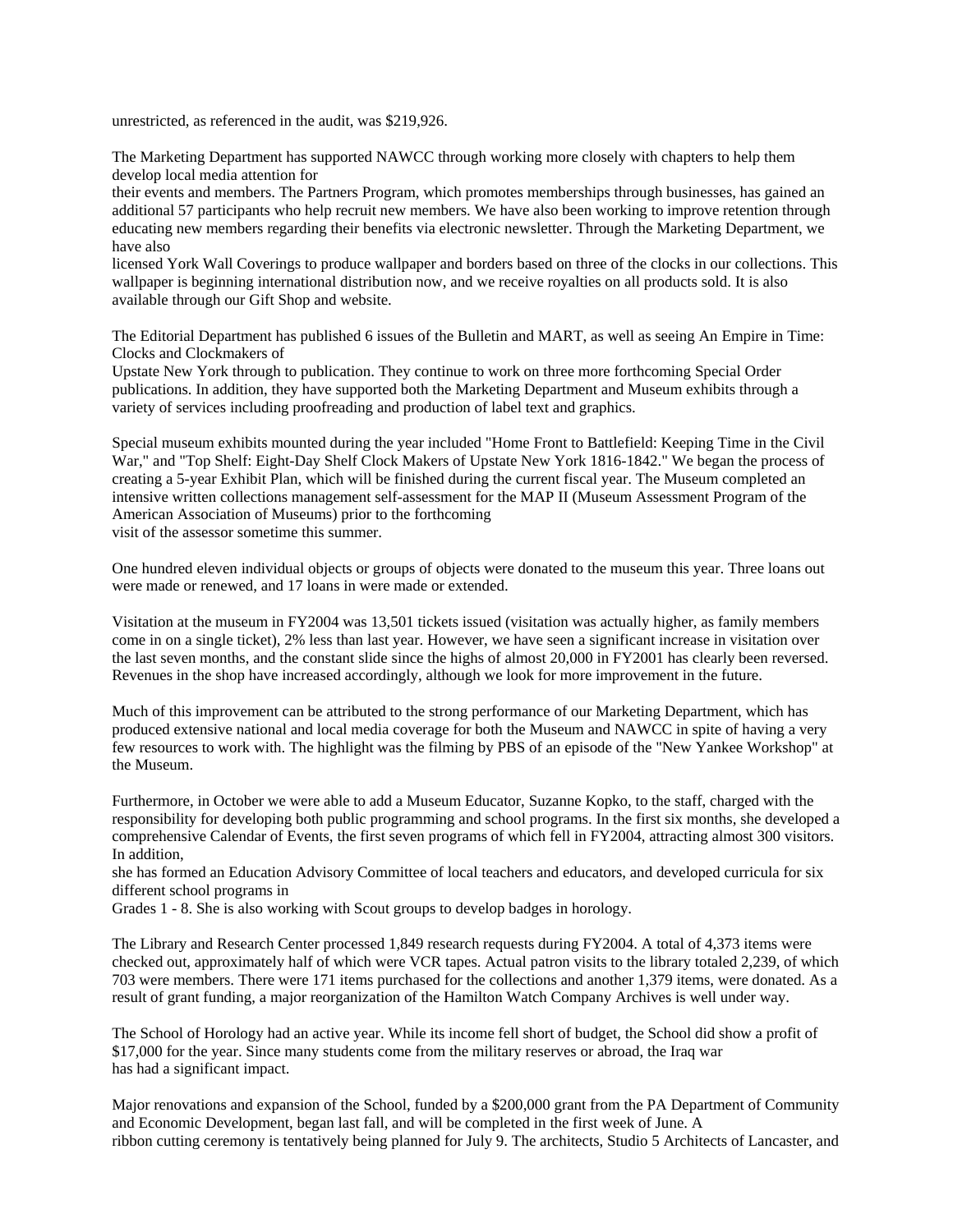the general

contractor, Sigman Construction of Columbia, have done an outstanding job. The project is being completed on time and on budget. Many thanks for initial advice and guidance are extended to LeRoy Wilkerson and his brother. Their plans have come to life. We also appreciate the support of State Senator John Stauffer (ret.), and Senator Noah Wenger, without whose assistance the funds could not have been found.

We have continued to have problems with our roof and our HVAC system in the main building, and prior to the end of the fiscal year brought in three different roofing contractors to evaluate the situation and provide written bids for long-term solutions. Shea Roofing was selected to do the job, and the work is being handled in this fiscal year.

Finally, I want to acknowledge the fine work of volunteers, who do so much for us. Here in Columbia, volunteers in the Museum, Gift Shop,

Library, School and administrative offices provided almost 4,000 hours of work. Other volunteers in many parts of the country are unsung heroes (and heroines) who contributed countless hours to managing parts of the website, working on committees, helping with meetings and marts,writing for the Bulletin, and so much more. We extend our deepest

appreciation to all of them for a job well done.

## NAWCC/NWCM MERGER REPORT - John Hubby

Firstly, I wish to thank everyone for the tremendous support we received with your vote in favor of the Merger Proposal back in February. This was the culmination of more than two years' work to find solutions to take the NAWCC into the future, and in a way that would make all of us proud to be counted as members of this fine organization.

The NAWCC being membership based was substantively different from the Museum, and to bring together the two with their sometimes divergent interests was a real challenge. However, it was essential for a number of reasons including the need to maintain the NAWCC's tax-exempt status as well as to provide a sound foundation for longterm financial support of the Museum.

As President Draucker has mentioned, the actual merger has not yet occurred. The legal process is progressing, and once the New York State

authorities authorize our request for dissolution and merger we expect the final Effective Date of the Merger to be set within a few weeks of receiving that permission. It is anticipated that will occur in August or September.

While the legal proceedings have been underway, it has been necessary to continue NAWCC business prior to the Interim Board of Directors taking office. Starting in April and continuing now, we set up special joint electronic meetings of Council and the Museum Board of Trustees to handle routine and ongoing matters. A joint meeting was just held here

in Oklahoma City to review matters that could not be handled electronically and to prepare for the actual merger when it becomes effective.

Among the motions placed on the agenda for this meeting was one that will determine the future direction of the NAWCC. We have discussed

long term plans in the past. However, there has never been a plan developed with the assistance of outside professional assistance nor one that has applied to both the mutual interests of the NAWCC and Museum. With the merger we are completing one of the most important steps ever taken in our history to return to the roots of the organization and all

it has stood for over the years. The next step, to develop a formal strategic plan, is equally important because it will determine what kind of organization we intend to become as well as when and how we will do it.

One thing I have found in working with the NAWCC and the Museum over the three years I have been an officer, is that as a volunteer organization we seem to be able to handle only one major task at a time. In the business world it is a maxim to never undertake more than three priorities simultaneously, but there you have full time paid help to do the work. In the NAWCC we have our capable staff in Columbia to keep things running, but when counting on volunteer help to do the job it is